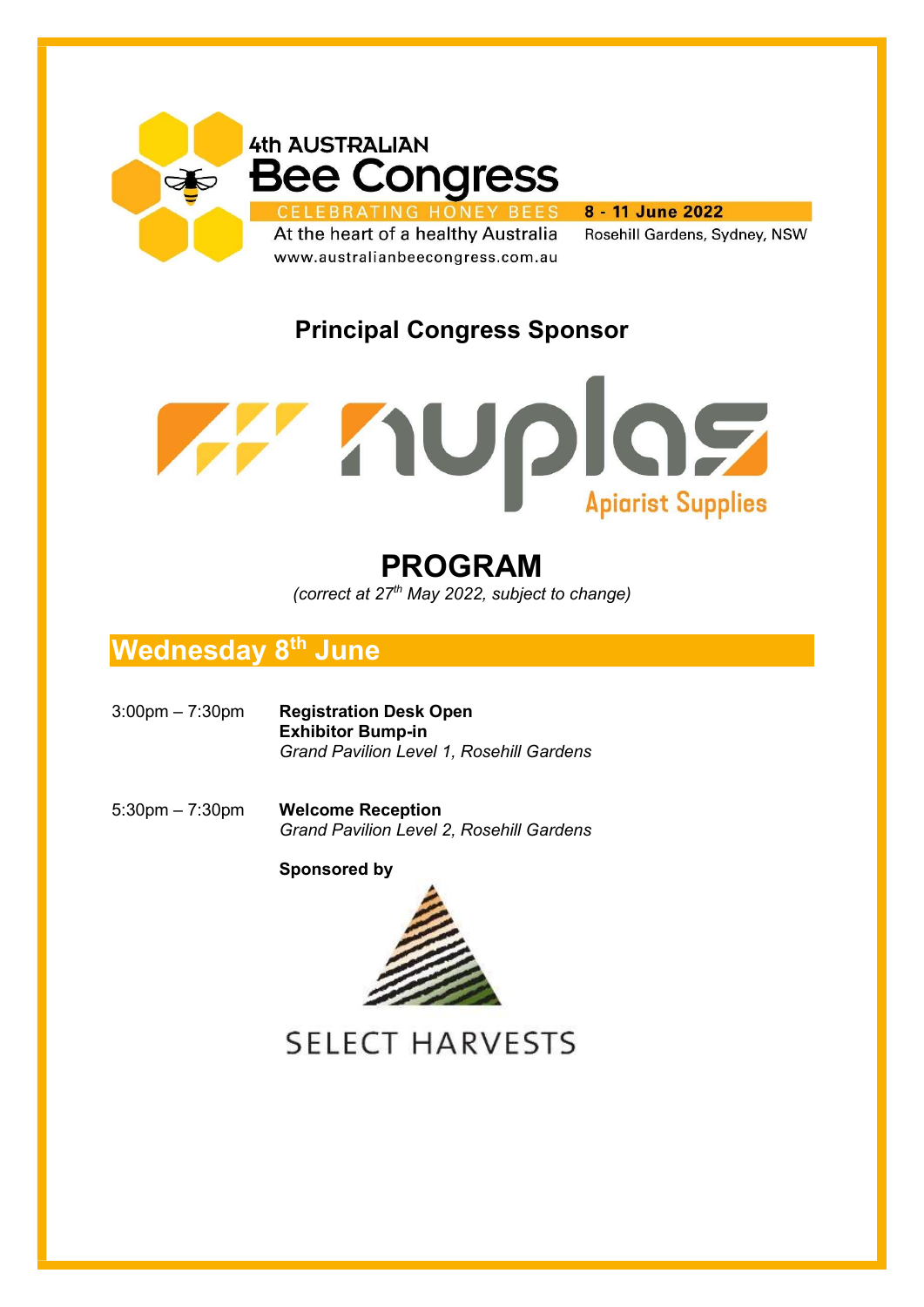

# PROGRAM - Day 1 Thursday 9<sup>th</sup> June

| 8.00am           | <b>Registration Desk &amp; Tradeshow Open</b><br><b>Grand Pavilion Level 1, Rosehill Gardens</b>                                            |
|------------------|---------------------------------------------------------------------------------------------------------------------------------------------|
| <b>Session 1</b> | <b>Congress Opening</b><br><b>Grand Pavilion Level 2 South, Rosehill Gardens</b>                                                            |
| 9.00am           | Welcome<br>Dr Shona Blair, Chair of Congress Organising Committee                                                                           |
| 9.15am           | Plenary Address: The History of Beekeeping in Australia<br>Trevor Weatherhead AM, Chair of the Australian Honey Bee Industry<br>Council Inc |
|                  | Sponsored by<br>Hornsby<br>Bee Keeping Supplies                                                                                             |
| 9.45am           | <b>Platinum Sponsor Address</b><br><b>Nuplas Pty Ltd</b>                                                                                    |
|                  | <b>THE TIUP</b>                                                                                                                             |
| <b>Session 2</b> | <b>Bee Tech Competition</b><br><b>Grand Pavilion Level 2 South, Rosehill Gardens</b><br>Chair: Olympia Yarger, GoTerra                      |
| 9.50am           | 21st Century trends in Agriculture and how beekeeping can<br>leverage the opportunities<br>John Harvey, AgriFutures Australia               |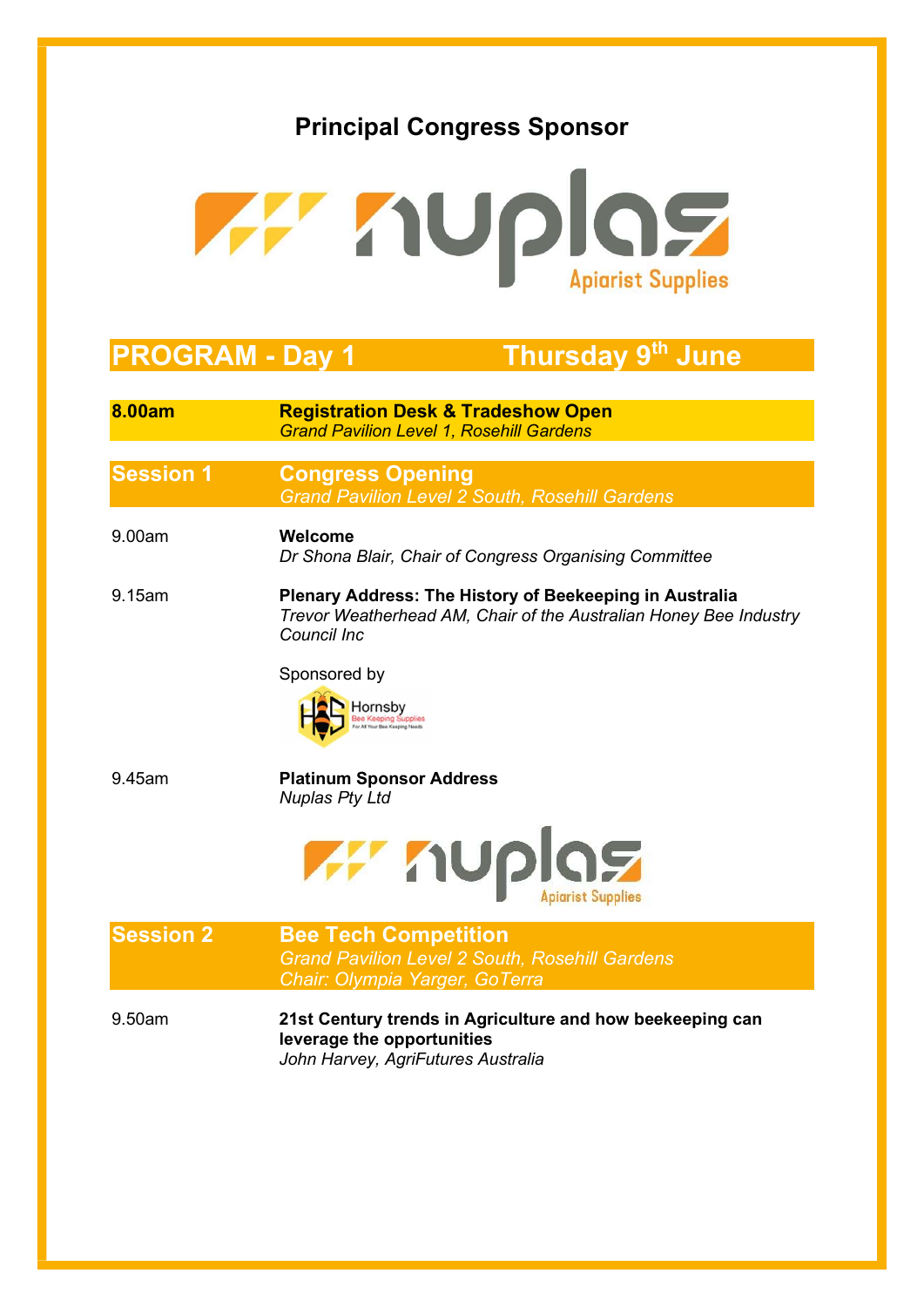#### 10.05am Bee Tech pitches

New beekeeping technologies will be showcased by 7 competitors in 3-minute pitches – Visit the Bee Tech competitors' displays throughout Congress and vote for the technologies you think will be most helpful for beekeepers.

#### Sponsored by



#### l. 11.00am Morning Tea and Tradeshow

## **Session 3** Concurrent Session

|                     | <b>3A: Industry updates</b>                | 3B: Pests, Disease, Biosecurity        |
|---------------------|--------------------------------------------|----------------------------------------|
| Room                | <b>Grand Pavilion Level 2 South</b>        | <b>Grand Pavilion Level 2 North</b>    |
| Chair               | <b>AHBIC CEO</b>                           | Dr Diana Leemon                        |
| $11.30am -$         | Australian Honey Bee Industry              | AFB barrier system disease             |
| 11.50am             | Council (AHBIC) national priorities        | management in a commercial             |
|                     | <b>Trevor Weatherhead</b>                  | beekeeping business                    |
|                     |                                            | <b>Casey Cooper</b>                    |
| $11.50am -$         | AgriFutures Honey Bee and                  | Varroa response, State Quarantine      |
| 12.10pm             | <b>Pollination Panel update</b>            | Response Teams, and all things bee     |
|                     | <b>Prof Ben Oldroyd</b>                    | biosecurity                            |
|                     |                                            | <b>Nikki Jones</b>                     |
| $12.10pm -$         | <b>Bushfire Industry Recovery Research</b> | Small hive beetle - current and future |
| 12.30pm             | update                                     | developments and applications          |
|                     | <b>Stephen Targett</b>                     | <b>Kevin Farnier</b>                   |
| $12.30 \text{pm} -$ | <b>CRC Pollination Security bid</b>        | AFB E-nose technology research         |
| 12.50pm             | application update                         | update and commercialisation plans     |
|                     | <b>Fiona Chambers</b>                      | Jessica Bikaun & Dr Julia Grassl       |

12.50pm Lunch & Tradeshow

#### **Session 4 Concurrent Session**

|                    | 4A: Flora and bee nutrition               | 4B: Honey - traceability,           |
|--------------------|-------------------------------------------|-------------------------------------|
|                    |                                           | authentication and sensory          |
| Room               | <b>Grand Pavilion Level 2 South</b>       | <b>Grand Pavilion Level 2 North</b> |
| Chair              | Dr Julia Grassl                           | <b>Dr Nural Cokcetin</b>            |
| $1.50pm -$         | Honey and pollen flora of SE              | Honey authentication using RNA      |
| 2.10pm             | Australia                                 | (genetic) markers                   |
|                    | <b>Dr Doug Somerville</b>                 | Dr Sarah Bajan                      |
| $2.10pm -$         | <b>CRC Honey Bee Products - nutrition</b> | Honey fingerprinting (chemistry)    |
| 2.30 <sub>pm</sub> | research                                  | <b>Assoc Prof Cornelia Locher</b>   |
|                    | <b>Clarisa Castanos</b>                   |                                     |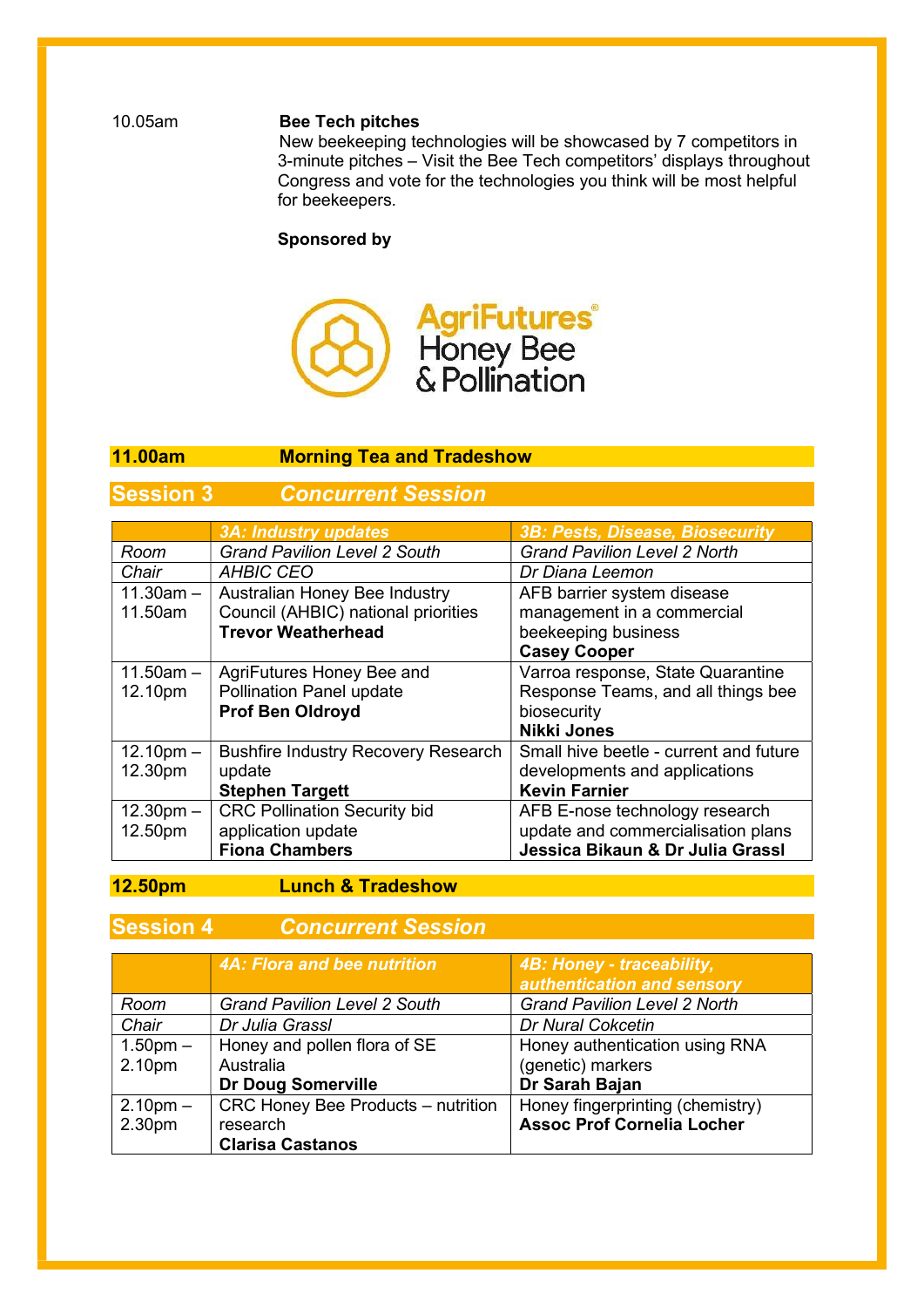|            | 4A: Flora and bee nutrition<br>(continued)                    | 4B: Honey - traceability,<br>authentication and sensory<br>(continued) |
|------------|---------------------------------------------------------------|------------------------------------------------------------------------|
| $2.30pm -$ | Honey bee nutrition research update<br><b>Dr Madlen Kratz</b> | Honey quality and chemistry<br>AgriFutures project update              |
| 2.50pm     |                                                               | <b>Jamie Ayton</b>                                                     |
| $2.50pm -$ | Floral preferences during almond                              | Honey - traceability and                                               |
| 3.10pm     | pollination                                                   | authentication                                                         |
|            | <b>Karen Santos</b>                                           | <b>Sharon Purchase</b>                                                 |
| $3.10pm -$ | Wheen Bee Foundation Bee Friendly                             | An overview of medicinal honey                                         |
| 3.30pm     | <b>Planting Guides</b>                                        | research with an accreditation focus                                   |
|            | <b>Fiona Chambers</b>                                         | <b>Kathryn Green</b>                                                   |

## 3.30pm Afternoon Tea & Tradeshow

| <b>Session 5</b> | <b>Concurrent Session</b>             |                                     |
|------------------|---------------------------------------|-------------------------------------|
|                  | 5A: Bee biology                       | <b>5B: Medicinal honey</b>          |
| Room             | <b>Grand Pavilion Level 2 South</b>   | <b>Grand Pavilion Level 2 North</b> |
| Chair            | Dr Tom Gillard                        | Dr Soumi Paul Mukhopadhyay          |
| $4.00pm -$       | Bee health and cognitive behaviour    | Antifungal activity of honey        |
| 4.20pm           | within honey bees                     | <b>Prof Dee Carter</b>              |
|                  | <b>Prof Andy Barron</b>               |                                     |
| $4.20pm -$       | Apis cerana: Australia's other honey  | How bee health impacts honey        |
| 4.40pm           | bee                                   | activity                            |
|                  | Dr Ros Gloag                          | Dr Kenya Fernandes                  |
| $4.40$ pm $-$    | Best bees for Asia Pacific conditions | Medicinal and active honey          |
| 5.00pm           | and the 5 Pillars of beekeeping       | <b>Dr Nural Cokcetin</b>            |
|                  | <b>Dr Cooper Schouten</b>             |                                     |

# 6.00pm - Trade Show Evening Function<br>9.00pm - Trade Exhibition areas, Rosehill (

Trade Exhibition areas, Rosehill Gardens

#### Sponsored by



#### Thursday Coffee Cart Sponsor

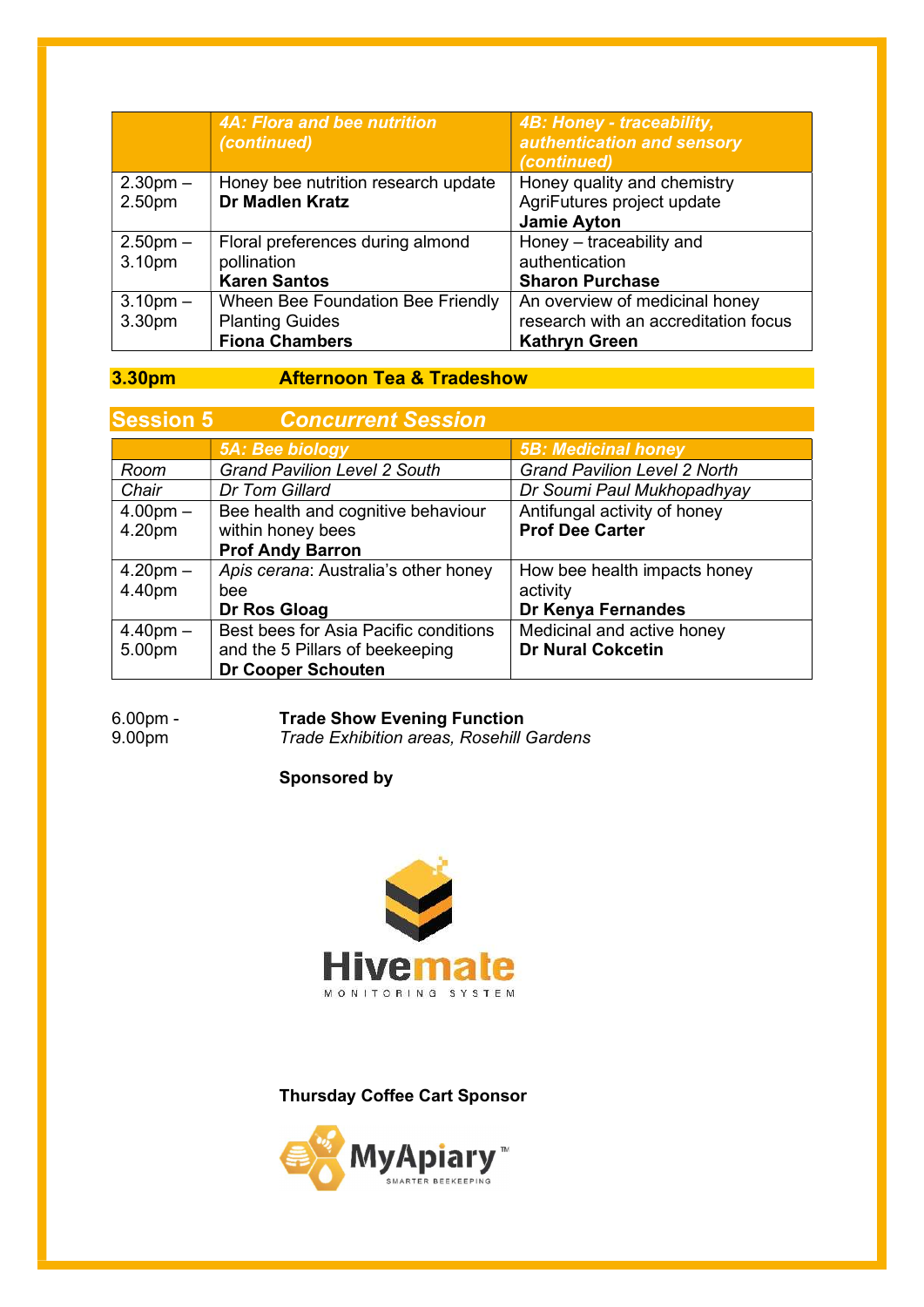

# **PROGRAM - Day 2** Friday 10<sup>th</sup> June

7.00am - Beekeepers Breakfast

8.30am **Quiz facilitated by Steve Fuller** – and exciting team prizes to be won! Baguette & Marscay Rooms, Rosehill Gardens

Sponsored by



- 8.30am Registration Desk & Tradeshow Open Grand Pavilion Level 1, Rosehill Gardens
- Session 6 Plenary Session Grand Pavilion Level 2 South, Rosehill Gardens
- 8.45am Minister's Address The Hon. Dugald MP, Minister for Agriculture and Western NSW
- 9.00am Plenary Address: Honey bee science Emeritus Professor Ben Oldroyd, Professor of Behavioural Genetics, University of Sydney Sponsored by



9.30am Plenary Address: Medicinal honey – the history and the science Dr Nural Cokcetin, Research Fellow, ithree institute, University of Technology Sydney Sponsored by



10.00am Morning Tea and Tradeshow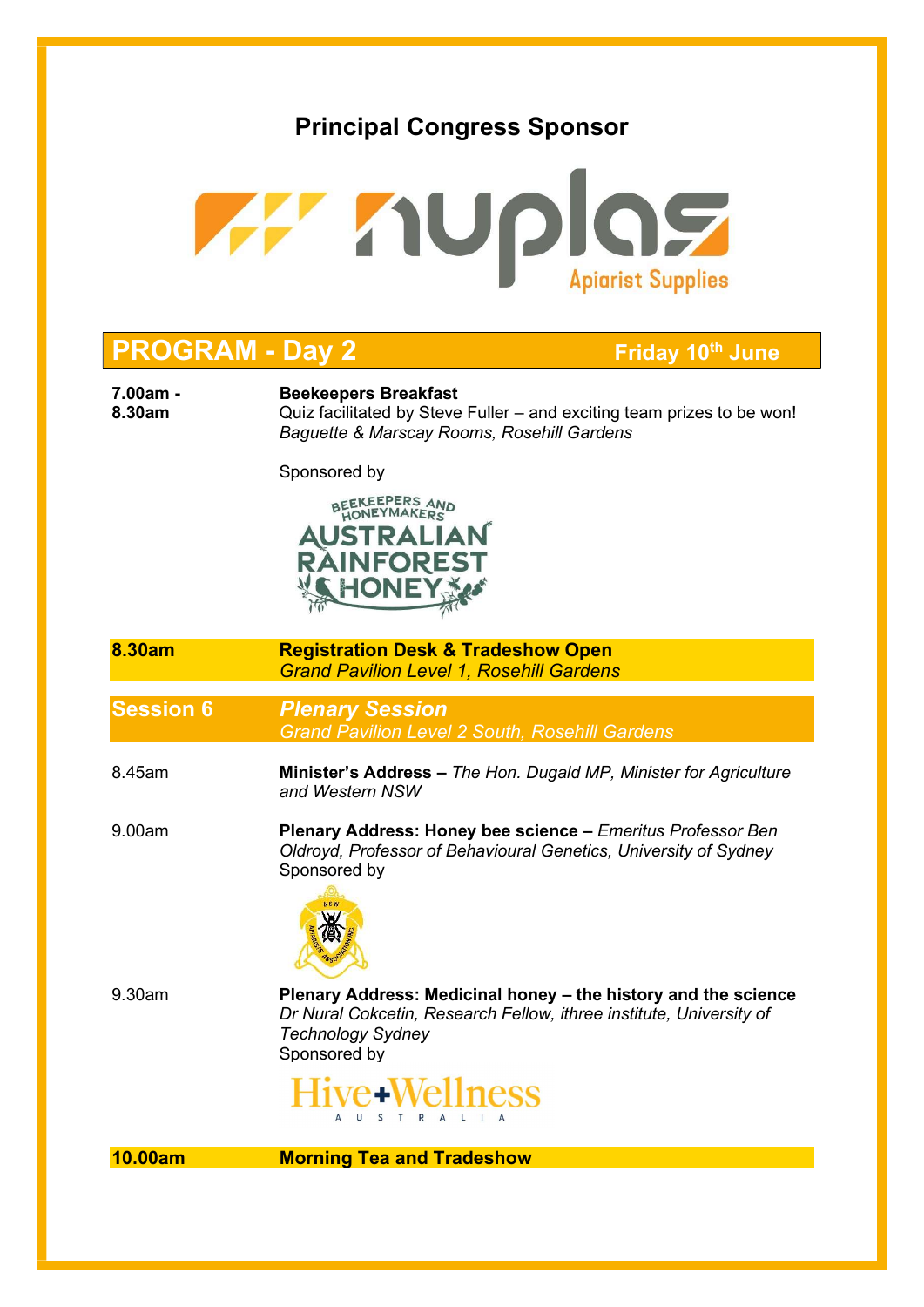| ו ווטוכּסט     | ווטונכסט וווס וושטווטט                 |                                         |
|----------------|----------------------------------------|-----------------------------------------|
|                |                                        |                                         |
|                | <b>7A: Pollination resilience</b>      | <b>7B: Education and social</b>         |
|                |                                        | enterprise                              |
| Room           | <b>Grand Pavilion Level 2 South</b>    | <b>Grand Pavilion Level 2 North</b>     |
| Chair          | Danny Le Feuvre                        | Dr Diana Leemon                         |
| $10.30$ am $-$ | The future of temperature sensing in   | Bees for development/international      |
| 10.50am        | hive auditing                          | workers                                 |
|                | <b>Dan Cook</b>                        | <b>Dr Cooper Schouten</b>               |
| $10.50$ am $-$ | Mechanical pollination, what is the    | <b>Accredited Beekeeper Traineeship</b> |
| 11.10am        | future, will it ever replace           | and Certificate III in Beekeeping       |
|                | honeybees?                             | delivery                                |
|                | <b>Prof Andy Barron</b>                | <b>Bianca Giggins</b>                   |
| $11.10am -$    | Nutrition and pollination in protected | Creative education, teaching kids to    |
| 11.30am        | cropping                               | bee citizen scientists                  |
|                | Dr Sophie Parks                        | <b>Amelie Vanderstock</b>               |
| $11.30am -$    | Research in protected cropping         | TheBeekeeper.org and Flow Hive -        |
| 11.50am        | systems                                | funding global pollinator initiatives   |
|                | <b>Carolyn Sonter</b>                  | and beekeeping for development          |
|                |                                        | <b>Stuart Anderson</b>                  |
| $11.50am -$    | B-Qual - industry owned Quality        | Training apiary dos/don'ts lessons for  |
| 12.10pm        | Assurance updates                      | recreational beekeeping clubs and       |
|                | <b>Wayne Fuller</b>                    | groups                                  |
|                |                                        | Dr Kathy Knox                           |
| 12.10pm-       | <b>Panel discussion</b>                | Sweet Justice - education in youth      |
| 12.30pm        |                                        | detention                               |
|                |                                        | <b>Claire Moore</b>                     |
|                |                                        |                                         |

# Session 7 Concurrent Session

# 12.30pm Lunch and Tradeshow **Communist Extending Lunch Communist Extending Lunch**

# **Session 8 Concurrent Session**

|                    | 8A: Business building and<br>diversification | 8B: Queen breeding - Part 1         |
|--------------------|----------------------------------------------|-------------------------------------|
| Room               | <b>Grand Pavilion Level 2 South</b>          | <b>Grand Pavilion Level 2 North</b> |
| Chair              | <b>Dr Nural Cokcetin</b>                     | <b>Trevor Weatherhead AM</b>        |
| $1.30pm -$         | Australian propolis properties and           | 2021 Plan Bee beekeeper survey      |
| 1.50pm             | research update                              | results                             |
|                    | <b>Dr Trong Tran</b>                         | Dr Nadine Chapman                   |
| $1.50pm -$         | Venom collection and processing              | NZ queen breeding research and      |
| 2.10pm             | practicalities                               | practical applications              |
|                    | <b>James Watts</b>                           | Dr Gertje Petersen                  |
|                    |                                              | Sponsored by                        |
|                    |                                              |                                     |
|                    |                                              | <i>wake</i> il rea                  |
| $2.10pm -$         | <b>Business diversification: Goldfields</b>  | Plan Bee - program overview and     |
| 2.30 <sub>pm</sub> | Honey history                                | key outcomes to date                |
|                    | <b>Vicki Lockwood</b>                        | <b>Elizabeth Frost</b>              |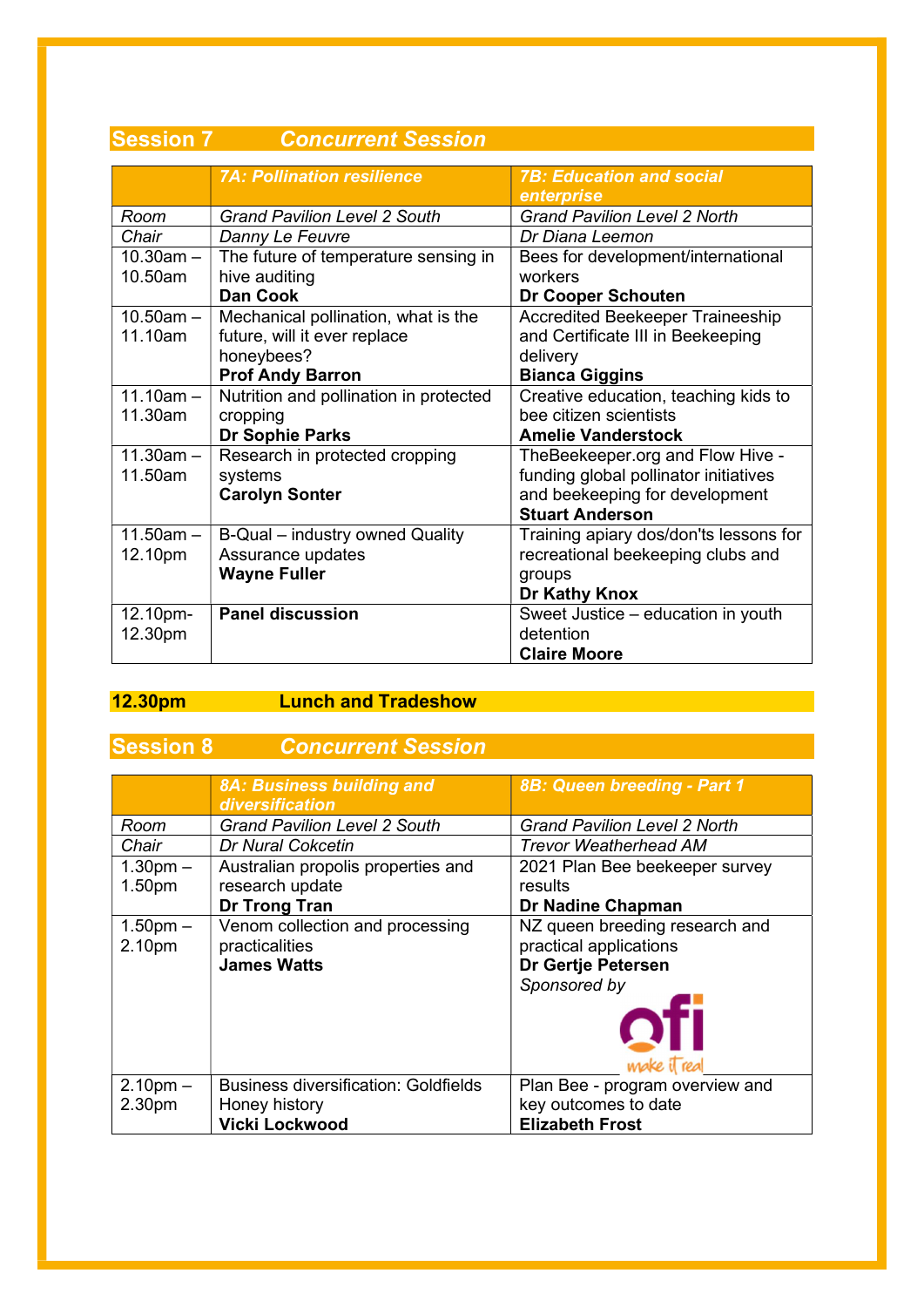|                                  | 8A: Business building and<br>diversification (continued)                                                                    | 8B: Queen breeding - Part 1<br>(continued)                                              |
|----------------------------------|-----------------------------------------------------------------------------------------------------------------------------|-----------------------------------------------------------------------------------------|
| $2.30pm -$<br>2.50 <sub>pm</sub> | How honey sommelier tools advance<br>industry<br>Dr Soumi Paul Mukhopadhyay                                                 | Running a commercial queen<br>breeding business - tips and tricks<br><b>Adrian Grew</b> |
| $2.50pm -$<br>3.10pm             | <b>Panel: Commercial beekeeping</b><br>questions and answers<br>Laurie Kershaw, Casey Cooper,<br>Steve Fuller, Jon Lockwood | Artificial insemination of queens best<br>practice<br><b>Dr Tom Gillard</b>             |

## 3.10pm Afternoon Tea and Tradeshow

# **Session 9** Concurrent Session

|               | 9A: Land use and climate -<br>impacts on beekeeping<br><b>businesses</b> | 9B: Queen breeding - Part 2          |
|---------------|--------------------------------------------------------------------------|--------------------------------------|
| Room          | <b>Grand Pavilion Level 2 South</b>                                      | <b>Grand Pavilion Level 2 North</b>  |
| Chair         | <b>Stephen Targett</b>                                                   | <b>Trevor Weatherhead AM</b>         |
| $3.40$ pm $-$ | Eucalyptus recovery to flowering                                         | <b>HortInnovation VSH-stock</b>      |
| 4.00pm        | after bushfire                                                           | importation project update           |
|               | <b>Dr Brad Law</b>                                                       | Dr John Roberts                      |
| $4.00pm -$    | Climate change impact on beekeeper                                       | Breeding for varroa resistance - the |
| 4.20pm        | floral resources                                                         | New Zealand experience               |
|               | <b>Assoc Prof Bryan Boruff</b>                                           | <b>Rae Butler</b>                    |
| $4.20pm -$    | Sustainable Farming Strategy -                                           | Australian Queen Bee Breeding        |
| 4.40pm        | where do beekeepers fit?                                                 | Association update                   |
|               | <b>Katie McRobert</b>                                                    | <b>Richard Sims</b>                  |
| $4.40pm -$    | The future of land management -                                          | Bee Breeding for Australia book      |
| 5.00pm        | with beekeepers in mind                                                  | <b>Dr Nadine Chapman</b>             |
|               | <b>Linda Wilson</b>                                                      |                                      |

# 7.00pm – Congress Dinner<br>11.00pm – Grand Pavilion Lev

Grand Pavilion Level 2, Rosehill Gardens

#### Sponsored by



Friday Coffee Cart Sponsor

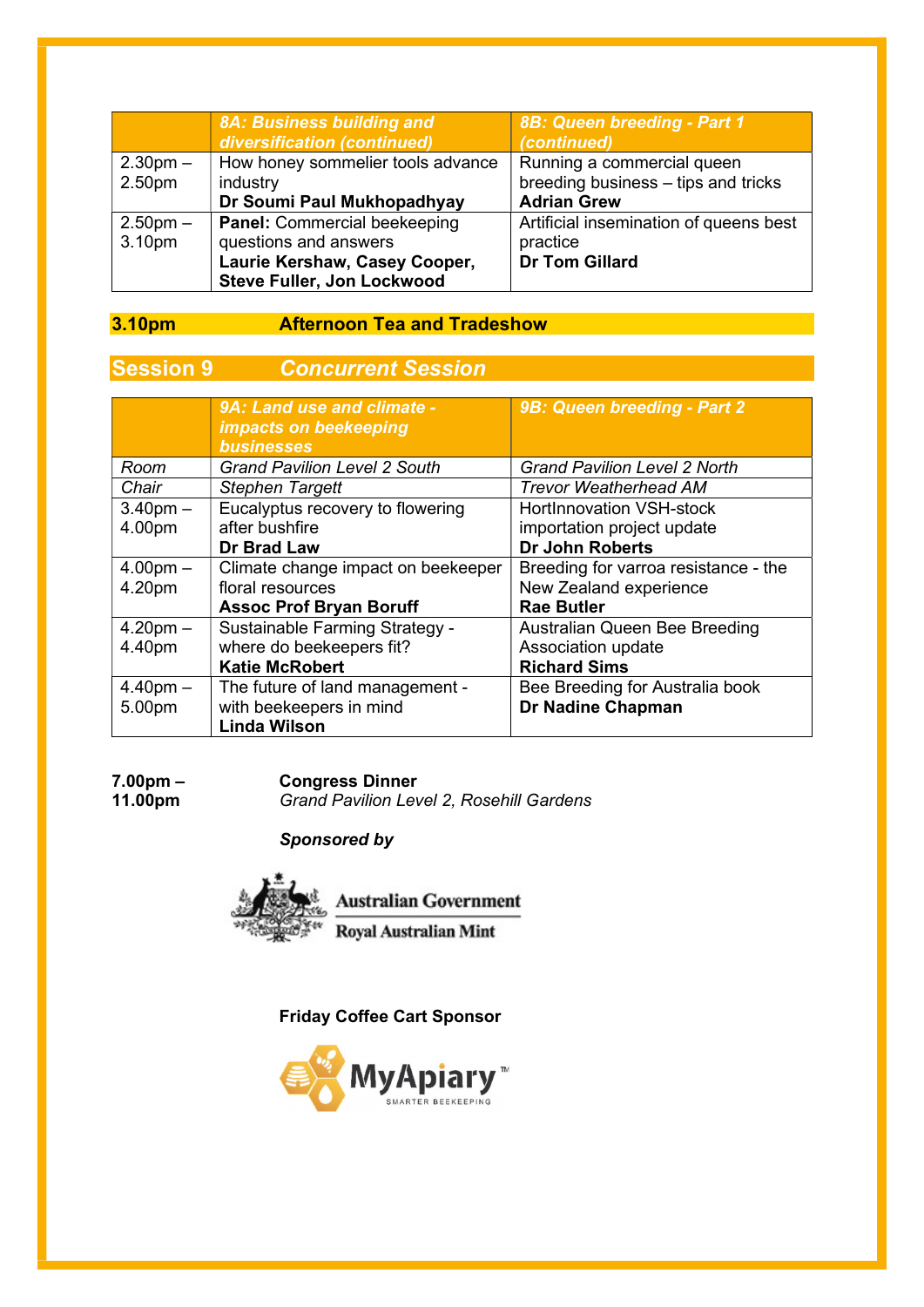

# **PROGRAM - Day 3** Saturday 11<sup>th</sup> June

ı

- 8.30am Registration Desk & Tradeshow Open Grand Pavilion Level 1, Rosehill Gardens
- Session 10 Bee Bites Symposium Grand Pavilion Level 2 South Chair: Ashley Zamek, Hort Innovation
- 9.00am Bee Bites Symposium 10.00am Cast your vote as bee and honey researchers present their work in 3 minutes. While People's Choice Award is tabulated and the expert judge panel confer, the lucky door prize will be drawn so first in best chance at winning the raffle!

#### 10.00am Morning Tea and Tradeshow

**Session 11 Concurrent Session** 

|                | <b>11A: Industry Resilience</b>     | <b>11B: Pollination</b>               |
|----------------|-------------------------------------|---------------------------------------|
| Room           | <b>Grand Pavilion Level 1 South</b> | <b>Grand Pavilion Level 1 North</b>   |
| Chair          | <b>Peter McDonald</b>               | <b>Ashley Zamek</b>                   |
| $10.30$ am $-$ | 'Mate helping mate' mental health   | Australian Almond Board industry      |
| 10.50am        | check                               | update and future hive needs          |
|                | <b>John Harper</b>                  | <b>Tim Jackson</b>                    |
| $10.50$ am $-$ | 1st generation beekeeper lessons    | Pollination brokering for the future, |
| 11.10am        | <b>Danny Le Feuvre</b>              | overview of the positives             |
|                |                                     | <b>Trevor Monson</b>                  |
| $11.10am -$    | Succession planning for your        | Top issues and applied research       |
| 11.30am        | business' future                    | needs to solve them                   |
|                | <b>Paul Blackshaw</b>               | <b>Ashley Zamek</b>                   |
| $11.30$ am $-$ | Top tips for selling a beekeeping   | Pollination tips and tricks for       |
| 11.50am        | business                            | successful beekeeping                 |
|                | <b>Stephen Targett</b>              | <b>Steve Fuller</b>                   |
| 11.50am-       | <b>TBC</b>                          | Pesticide effects on bees and what    |
| 12.10pm        |                                     | the beekeeper can do                  |
|                |                                     | <b>Prof Andy Barron</b>               |

12.10pm Lunch and Tradeshow